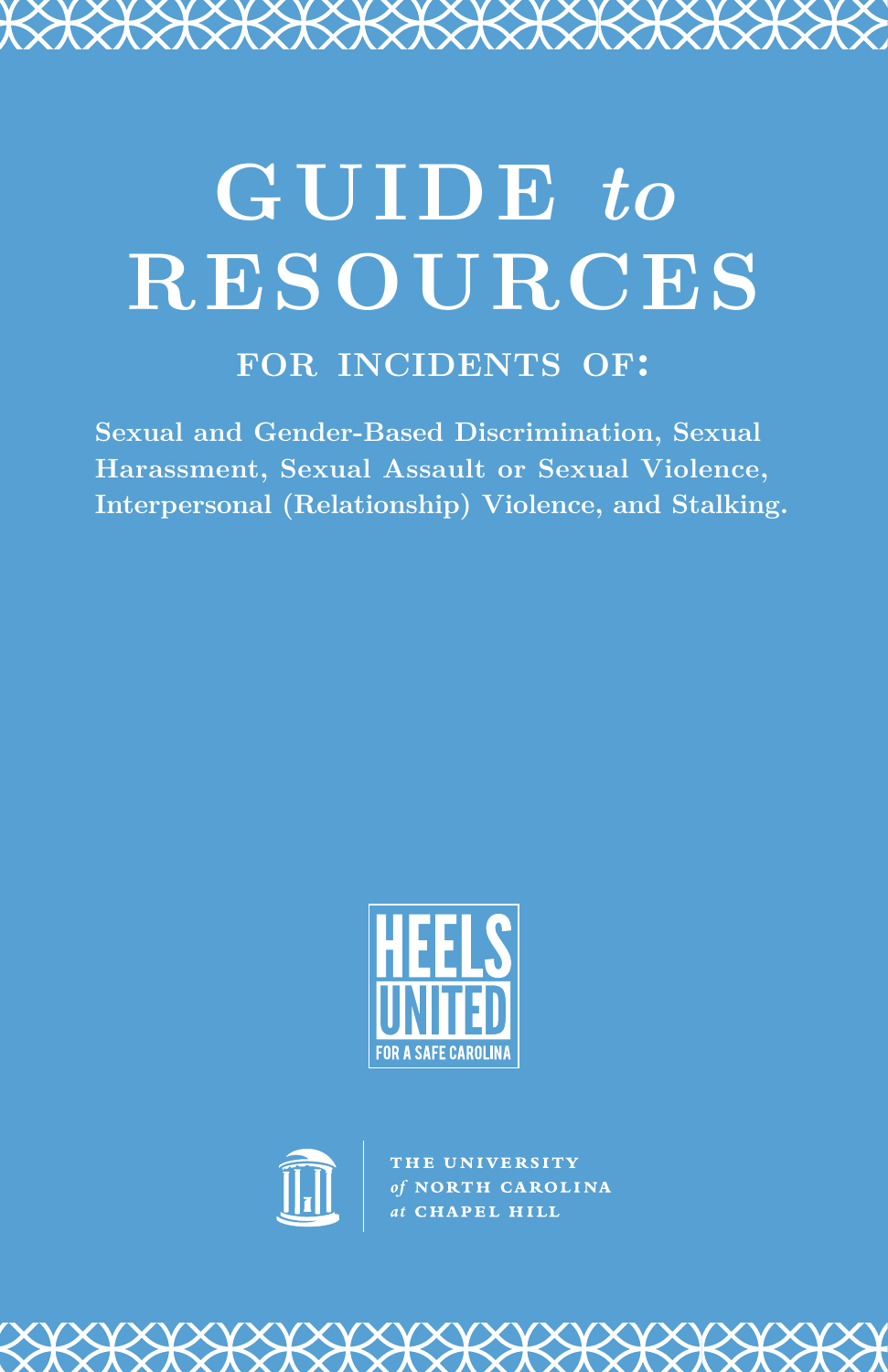

## **OUR COMMITMENT TO YOU**

The University of North Carolina at Chapel Hill is committed to equality in educational opportunities. Consistent with this principle and Title IX of the Education Amendments of 1972, the University does not discriminate in offering access to its educational programs and activities on any basis, including gender, gender expression, gender identity, sex, or sexual orientation. The University prohibits sexual assault and sexual violence, which are forms of prohibited harassment and discrimination. The University also prohibits related misconduct, including interpersonal (relationship) violence and stalking.

The Equal Opportunity and Compliance Office administers the Policy on Prohibited Discrimination, Harassment and Related Misconduct. Learn more at *eoc.unc.edu*.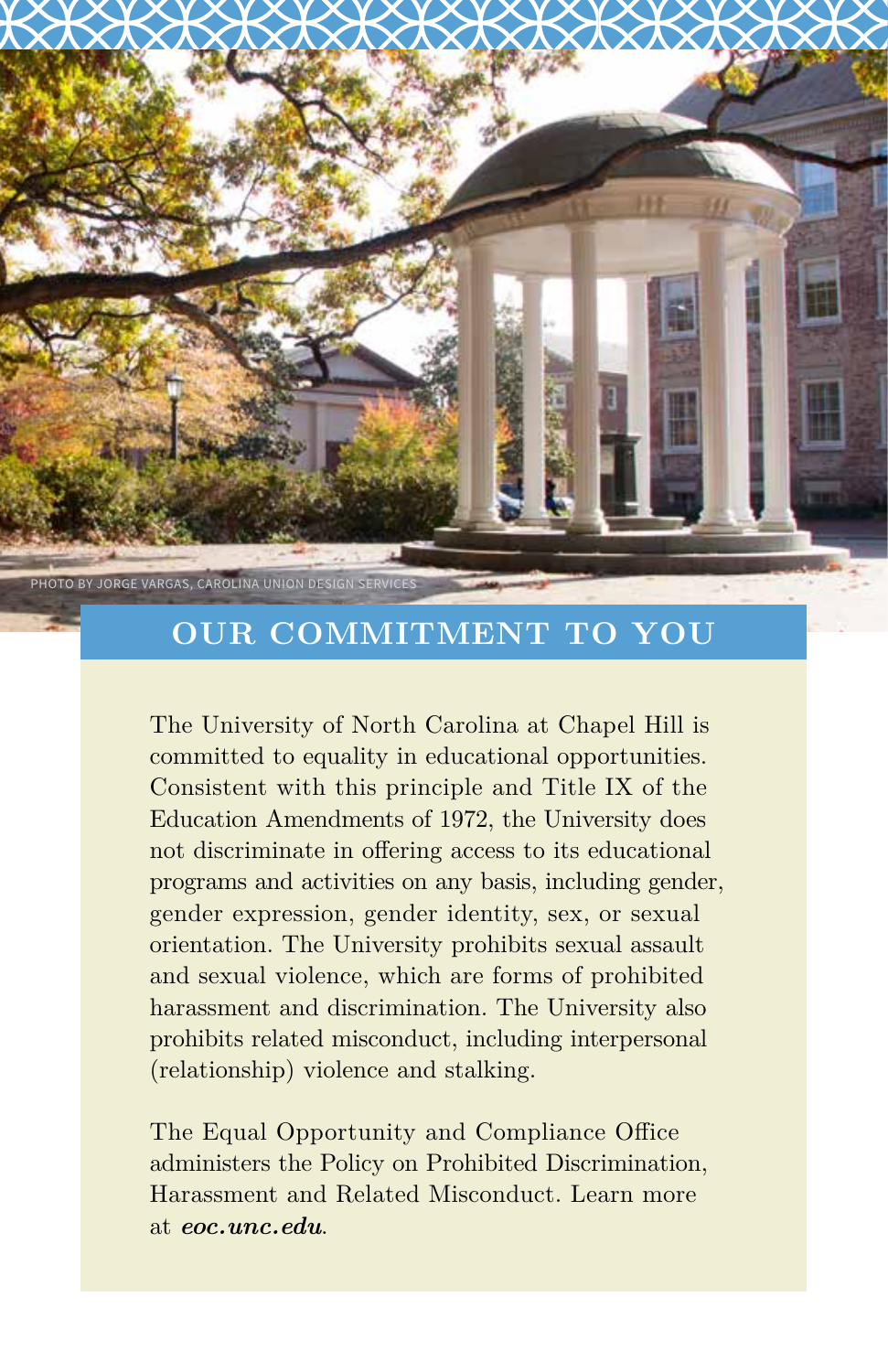## **OVERVIEW OF RESOURCES**

This brochure explains the resources available to you if you have experienced discrimination, harassment, sexual violence, interpersonal violence, or stalking. You can choose the resources that best meet your needs.

#### **support options**

*Resources to support your safety and health.*

- Confidential Medical Support
- Confidential Emotional Support
- Interim Protective Measures

#### **reporting options**

*Resources to help you report an incident.* 

- Law Enforcement
- University
- Court Orders

## **FINDING SUPPORT**

#### **confidential medical support**

If you have experienced physical or sexual violence, you are encouraged to seek confidential medical support from Campus Health Services or the Emergency Department at UNC Hospitals. These services may include a forensic exam, general examination, evidence collection, pregnancy testing and prevention, and/or testing for and treatment of sexually transmitted infections. A forensic exam can be obtained from these locations up to 5 days after an assault. Emergency contraception can be obtained from a pharmacist in North Carolina without a prescription or medical examination. Financial assistance for these services may be available through several funds, including the Survivor's Assistance Fund (visit *safe.unc.edu*).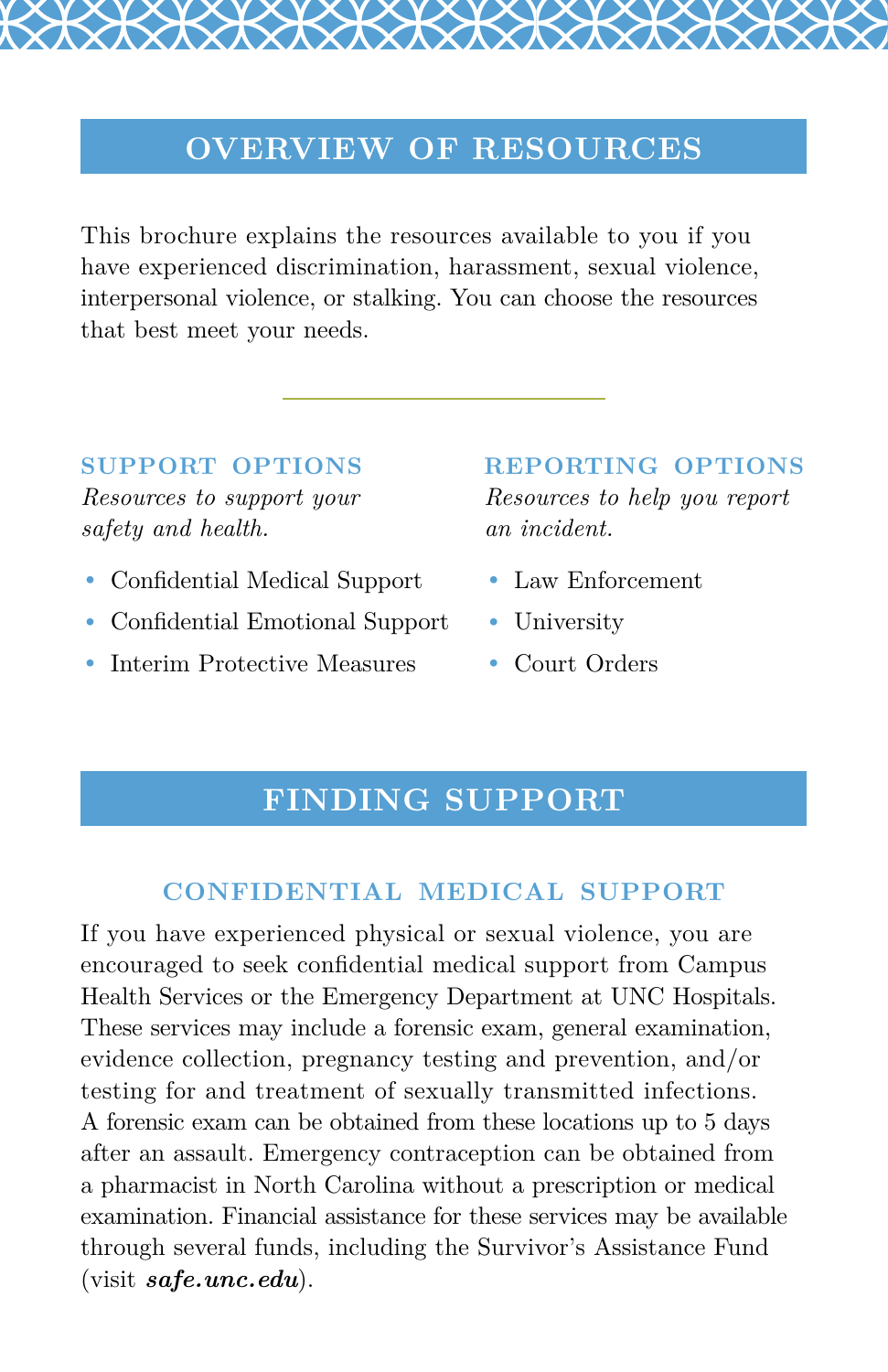**Campus Health Services** *(for students and postdoctoral scholars)* campushealth.unc.edu **|** 919-966-2281 **|** Monday–Friday, 8am–5pm

*Regardless of your identity, you should proceed directly to Women's Health on the third floor of Campus Health Services (James Taylor Building).*

**Emergency Department at UNC Hospitals** *(for employees, students, and the community)* med.unc.edu/emergmed **|** 919-966-4721 **|** 24 hours

You are encouraged to consider preserving evidence (e.g., evidence collection, forensic exams, and documenting the event) as soon as possible after an incident regardless of whether you have made the decision to contact law enforcement and/or to report the incident to the University. Evidence collected can be used to support a report if you make the decision to pursue these options at a later time.

#### **confidential emotional and psychological support**

You can obtain confidential emotional and psychological support at any time. You can access these services regardless of when the incident occurred and whether you make the decision to contact law enforcement and/or to report the incident to the University.

**Gender Violence Services Coordinator** *(for all members of the campus community who have experienced an incident)* Cassidy Johnson **|** cassidyjohnson@unc.edu **|** 919-962-1343 womenscenter.unc.edu **|** Monday–Friday, 9am–5pm

#### **University Ombuds Office**

*(for all members of the campus community)* ombuds.unc.edu **|** 919-843-8204 **|** Monday–Friday, 9am–5pm *other times available on request*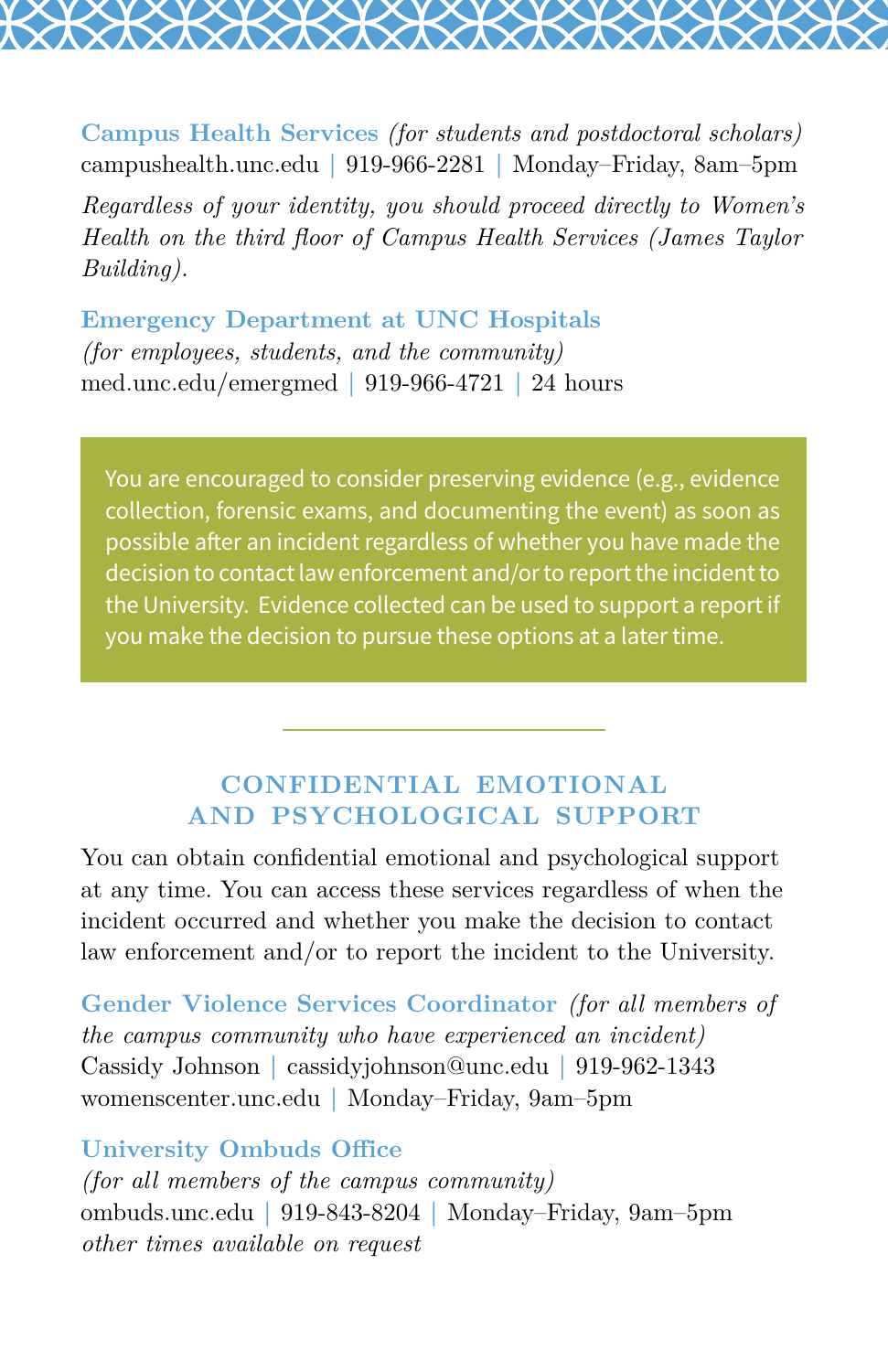**Counseling and Psychological Services (caps)** *(psychological and emotional support for students and postdoctoral scholars)* campushealth.unc.edu/caps **|** 919-966-3658 Monday–Friday, 8am–5pm

**ComPsych Employee Assistance Program** *(for employees)* guidanceresources.com **|** 877-314-5841 **|** 24 hours

**Orange County Rape Crisis Center** *(for employees, students, and the community)* ocrcc.org **|** 919-967-7273 **|** 24 hour hotline

**Compass Center for Women and Families** *(for employees, students, and the community)* compassctr.org **|** 919-929-7122 **|** 24 hour hotline

#### **interim protective measures**

The following contacts can talk with you about available interim protective measures. These measures can include academic accommodations (e.g., rescheduled exams), changes to class schedules and housing, changes to work schedules, and nocontact orders on campus. At the time you decide to seek interim protective measures, you are not required to decide on any other course of action.

**Student Report Coordinator** *(for students)* Ew Quimbaya-Winship **|** eqw@unc.edu **|** 919-843-3878 Monday–Friday, 8am–5pm

**Office of the Dean of Students** *(for students)* 919-966-4042 **|** dos@unc.edu **|** Monday–Friday, 8am–5pm *Ask to speak with someone "to seek interim protective measures."* 

**Equal Opportunity and Compliance Office** *(for all members of the campus community)* eoc.unc.edu **|** 919-966-3576 **|** eoc@unc.edu **|** Monday–Friday, 8am–5pm *Ask to speak with someone "to seek interim protective measures."*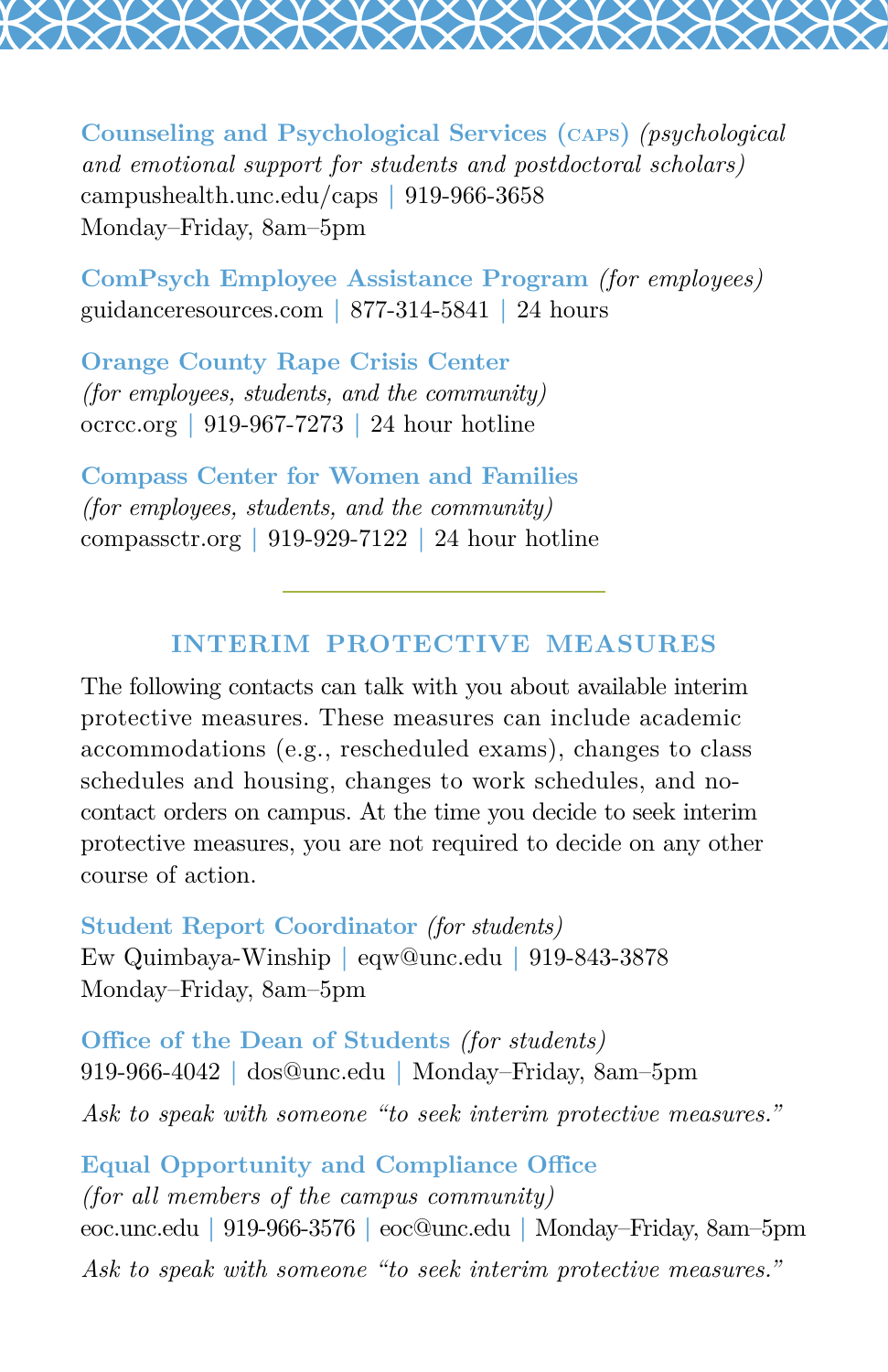## **REPORT THE INCIDENT**

## **law enforcement**

#### *Dial 911 in emergency situations for immediate assistance from law enforcement.*

You are encouraged to report harassment, violence, and stalking to local law enforcement agencies regardless of when the incident occurred. Reporting to law enforcement may allow for a criminal investigation to be conducted and criminal charges to follow.

For emergency situations, dial 911 for immediate assistance. If you call 911 on campus, the University's Department of Public Safety (DPS) (campus police) will respond. For non-emergency situations, call local law enforcement or DPS's non-emergency number and ask to speak with an investigator. DPS will inform the necessary University staff of the incident.

If you are not ready to file a report with law enforcement, you can still call a local law enforcement agency and ask to speak with an investigator about what would happen if you file a report and the protective orders that are available.

**University's Department of Public Safety (DPS)** *(campus police)* dps.unc.edu **|** 919-962-8100 *(non-emergency)*

*DPS will inform the necessary University staff of the incident.*

**Carrboro Police Department** ci.carrboro.nc.us/225/police **|** 919-918-7397 *(non-emergency)*

**Chapel Hill Police Department** townofchapelhill.org/police **|** 919-968-2760 *(non-emergency)*

**Orange County Sheriff's Office** ocsonc.com **|** 919-245-2900 *(non-emergency)*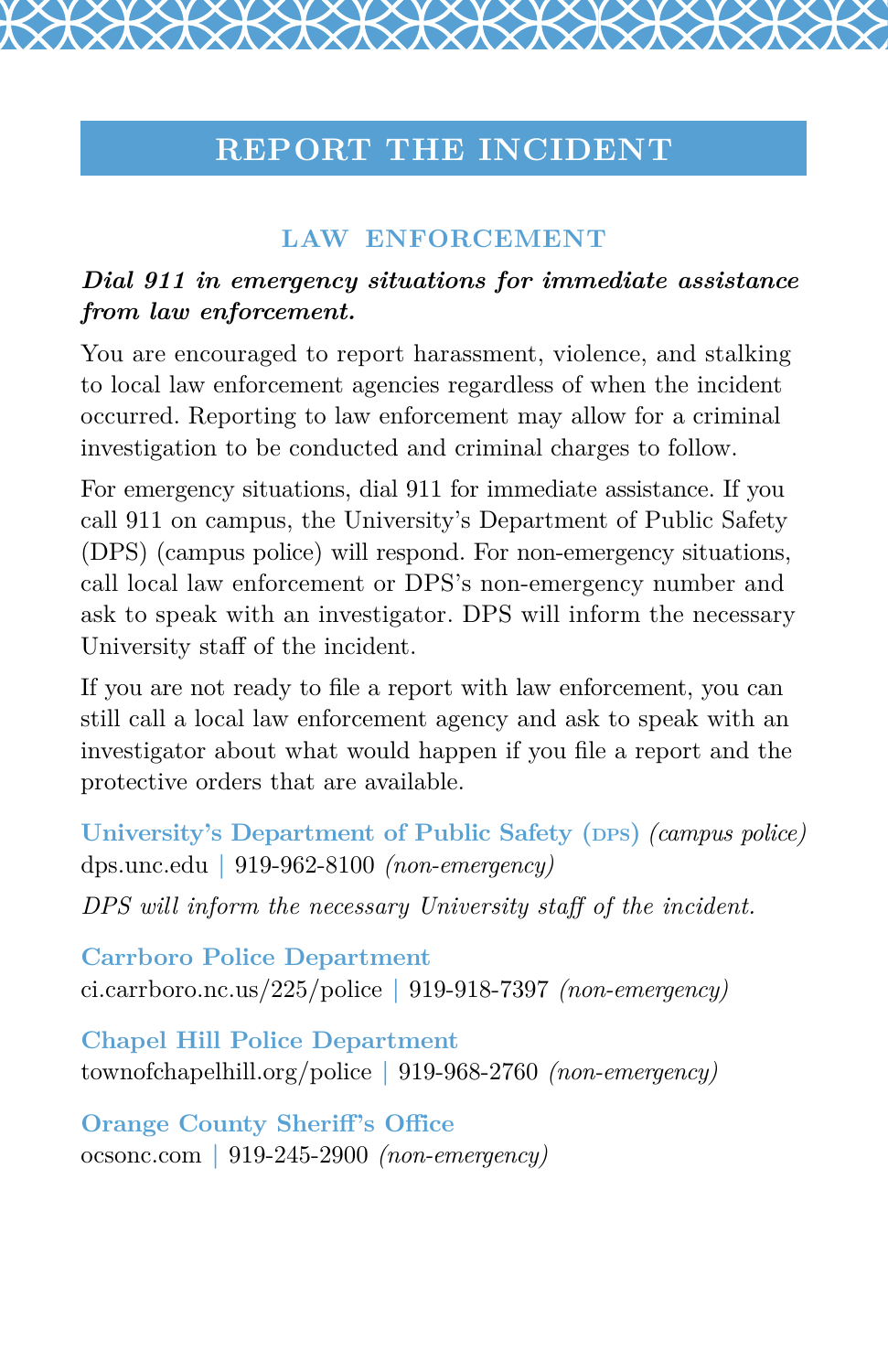#### **university process**

The University's Policy on Prohibited Discrimination, Harassment and Related Misconduct and relevant procedures provide options for addressing the incident. At the time a report is made, you are not required to decide on any particular course of action. Choosing how to move forward after reporting the incident is a personal decision that may change over time. While you can report incidents anonymously (e.g., printable form located on the Office of the Dean of Students website, online on the Department of Public Safety's "Silent Witness" website, paper forms in some restrooms on campus), you are encouraged to report the incident to one of the below.

**Student Report Coordinator** *(for students)*

Ew Quimbaya-Winship **|** eqw@unc.edu **|** 919-843-3878 Monday–Friday, 8am–5pm

**Title IX Compliance Coordinator** *(for all members of the campus community)* Katie Nolan **|** kbnolan@unc.edu **|** 919-445-1577 Monday–Friday, 8am–5pm

**Office of the Dean of Students** *(for students)* 919-966-4042 **|** dos@unc.edu **|** Monday–Friday, 8am–5pm

**Equal Opportunity and Compliance Office** *(for all members of the campus community)* eoc.unc.edu **|** 919-966-3576 **|** eoc@unc.edu **|** Monday–Friday, 8am–5pm

Visit *eoc.unc.edu* for more information.

#### **court orders**

If you believe you would benefit from a stalking and harassment protective order, domestic violence protective order, or other forms of relief, the following contacts can provide you with more information and can connect you to the court system: the Student Complaint/Deputy Title IX Coordinator, Gender Violence Services